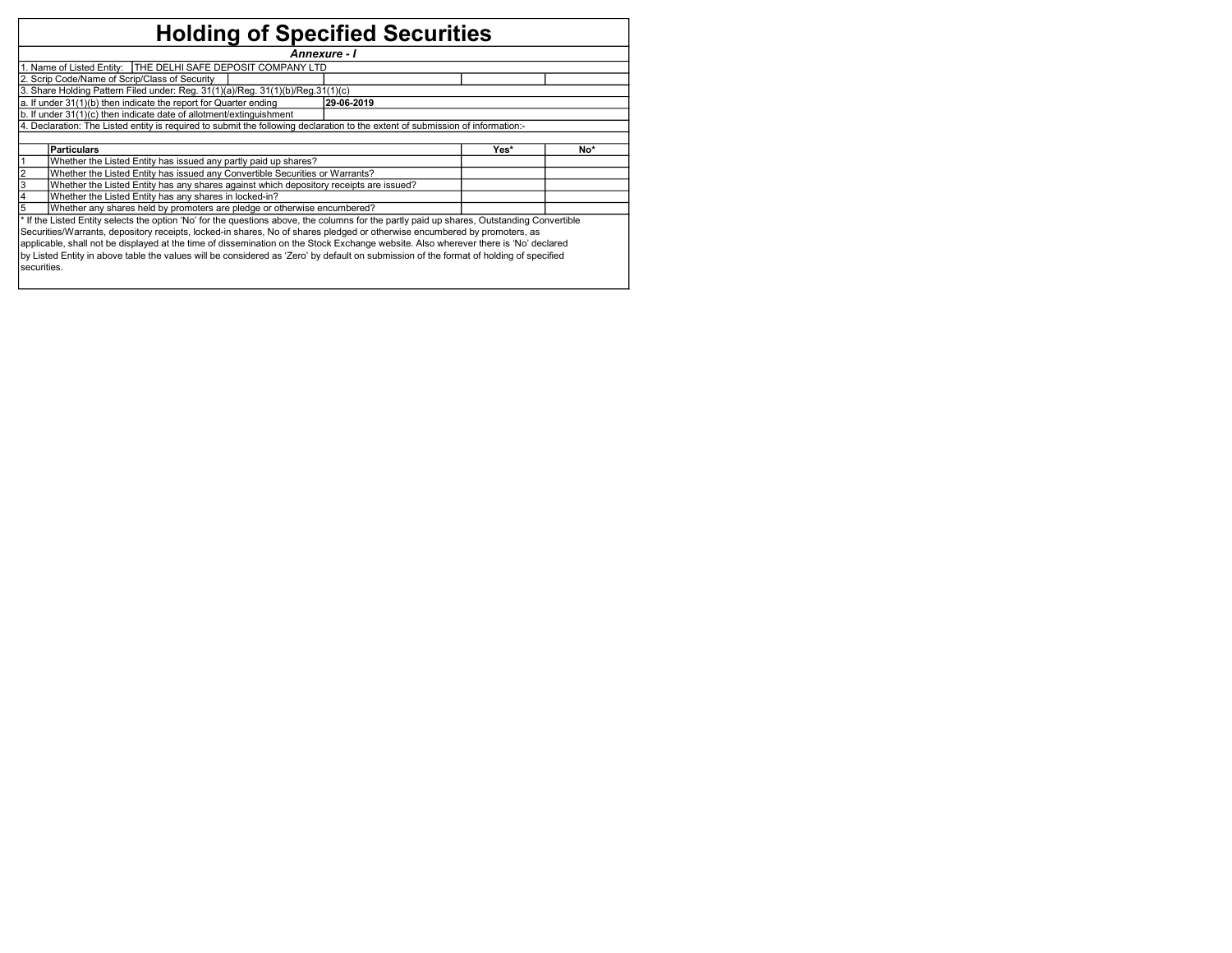|          |                             |               |              |               | Table I - SUMMARY STATEMENT HOLDING OF SPECIFIED SECURITIES |                 |           |                            |                                 |              |              |                 |                     |       |                  |            |                  |                  |
|----------|-----------------------------|---------------|--------------|---------------|-------------------------------------------------------------|-----------------|-----------|----------------------------|---------------------------------|--------------|--------------|-----------------|---------------------|-------|------------------|------------|------------------|------------------|
| Cate     | Category of                 | No.s of       | No. of       | No.s of       | No. of                                                      | Total nos.      | Shareho   |                            | <b>Number of Votting Rights</b> |              |              | No. of          | <b>Sharehol</b>     |       | <b>Number of</b> |            | <b>Number of</b> | <b>Number</b>    |
| gory     | shareholder                 | <b>Share</b>  | fully        | Partly        | shares                                                      | shares          | Iding     |                            | held in each class of           |              |              | <b>Shares</b>   | ding.               |       | <b>Locked in</b> |            | <b>Shares</b>    | of               |
| $\omega$ | (II)                        | holders       | paid up      | paid-up       | underlying                                                  | held            | as a $%$  |                            | securities                      |              |              | Underly         | as a %              |       | shares           | pledged or |                  | equity           |
|          |                             | (III)         | equity       | equity        | Depository                                                  | $(VII)$ =       | of total  |                            | (X)                             |              |              | ing             | assumin             | (XII) |                  |            | otherwise        | shares           |
|          |                             |               | <b>Share</b> | <b>Share</b>  | <b>Receipts</b>                                             | $(IV)+(V)+(VI)$ | no. of    |                            |                                 |              |              | Outstati        |                     |       |                  |            | encumbered       | held             |
|          |                             |               | held         | held          | (VI)                                                        |                 | shares    |                            | <b>No of Voting</b>             |              | <b>Total</b> | nq              | full                |       |                  |            | (XIII)           | in               |
|          |                             |               | (IV)         | $\mathcal{N}$ |                                                             |                 | (calculat |                            | <b>Rights</b>                   |              | as a         |                 | converti   conversi |       |                  |            |                  | demateri         |
|          |                             |               |              |               |                                                             |                 | ed as     |                            |                                 |              | $%$ of       | ble             | on                  |       |                  |            |                  | alized           |
|          |                             |               |              |               |                                                             |                 | per       |                            |                                 |              | $(A+B+C)$    | securiti        | of                  | No.   | As a %           | No.        | As a %           | form             |
|          |                             |               |              |               |                                                             |                 | SCRR,1    |                            |                                 |              |              | es              | convertib           | (a)   | of               | (a)        | of<br>total      | (XIV)            |
|          |                             |               |              |               |                                                             |                 | 957)      | Class                      | Class                           | <b>Total</b> |              | <i>(includi</i> | le                  |       | total<br>shares  |            | shares           |                  |
|          |                             |               |              |               |                                                             |                 | (VIII)    | Equity<br>$\boldsymbol{x}$ | <b>Others</b>                   |              |              | nq              | securitie           |       | held             |            | held             |                  |
|          |                             |               |              |               |                                                             |                 | As a %    |                            |                                 |              |              |                 | Warrant   s( as a % |       | (b)              |            | (b)              |                  |
|          |                             |               |              |               |                                                             |                 | оf        |                            |                                 |              |              | S)              | of diluted          |       |                  |            |                  |                  |
|          |                             |               |              |               |                                                             |                 | $(A+B+C$  |                            |                                 |              |              | (X)             | share               |       |                  |            |                  |                  |
|          |                             |               |              |               |                                                             |                 | 2)        |                            |                                 |              |              |                 | capital)            |       |                  |            |                  |                  |
|          |                             |               |              |               |                                                             |                 |           |                            |                                 |              |              |                 | $(XI)=(VII)$        |       |                  |            |                  |                  |
|          |                             |               |              |               |                                                             |                 |           |                            |                                 |              |              |                 | $+(X)$              |       |                  |            |                  |                  |
|          |                             |               |              |               |                                                             |                 |           |                            |                                 |              |              |                 | As a % of           |       |                  |            |                  |                  |
|          |                             |               |              |               |                                                             |                 |           |                            |                                 |              |              |                 | $(A+B+C2$           |       |                  |            |                  |                  |
|          |                             |               |              |               |                                                             |                 |           |                            |                                 |              |              |                 |                     |       |                  |            |                  |                  |
|          |                             |               |              |               |                                                             |                 |           |                            |                                 |              |              |                 |                     |       |                  |            |                  |                  |
|          |                             |               |              |               |                                                             |                 |           |                            |                                 |              |              |                 |                     |       |                  |            |                  |                  |
| (A)      | <b>Promoter &amp; Promo</b> | $\mathcal{P}$ | 3310248      | $\Omega$      |                                                             | 3310248         |           | 63.3783 3310248            |                                 | 0 3310248    | 63.3783      | $\Omega$        | 63.3783             |       | 0 0.0000         |            |                  | 0 0.0000 3310248 |
|          |                             |               |              |               |                                                             |                 |           |                            |                                 |              |              |                 |                     |       |                  |            |                  |                  |
| (B)      | Public                      | 194           | 1912752      | $\mathbf 0$   |                                                             | 1912752         |           | 36.6217 1912752            |                                 | 0 1912752    | 36.6217      | $\mathbf 0$     | 36.6217             |       | 0 0.0000         | <b>NA</b>  |                  | NA 1476015       |
| (C)      | Non Promoter-Nor            | $\mathbf 0$   | $\mathbf 0$  | $\mathbf 0$   |                                                             |                 |           | $\Omega$                   |                                 | -0           | 0.0000       | $\mathbf 0$     | 0.0000              |       | 0 10,0000        | <b>NA</b>  | <b>NA</b>        | $^{\circ}$       |
| (C1)     | Shares underlyind           | $\Omega$      | $\Omega$     | $\Omega$      |                                                             | $\Omega$        | <b>NA</b> | $\Omega$                   | $\Omega$                        | $\Omega$     | 0.0000       | $\overline{0}$  | 0.0000              |       | 0 0.0000         | <b>NA</b>  | <b>NA</b>        | $\overline{0}$   |
| (C2)     | Shares held by En           | $\mathbf 0$   | $\Omega$     | $\mathbf 0$   |                                                             | $\Omega$        |           | $\Omega$                   |                                 | $\Omega$     | 0.0000       | $\mathbf 0$     | 0.0000              |       | 0 0.0000         | <b>NA</b>  | <b>NA</b>        | $\mathbf 0$      |
|          | Total                       | 196           | 5223000      | $\mathbf{0}$  |                                                             | 5223000         |           | 5223000                    |                                 | 0   5223000  | 100.0000     |                 | $0$ 100.0000        |       | 0 0.0000         |            |                  | 4786263          |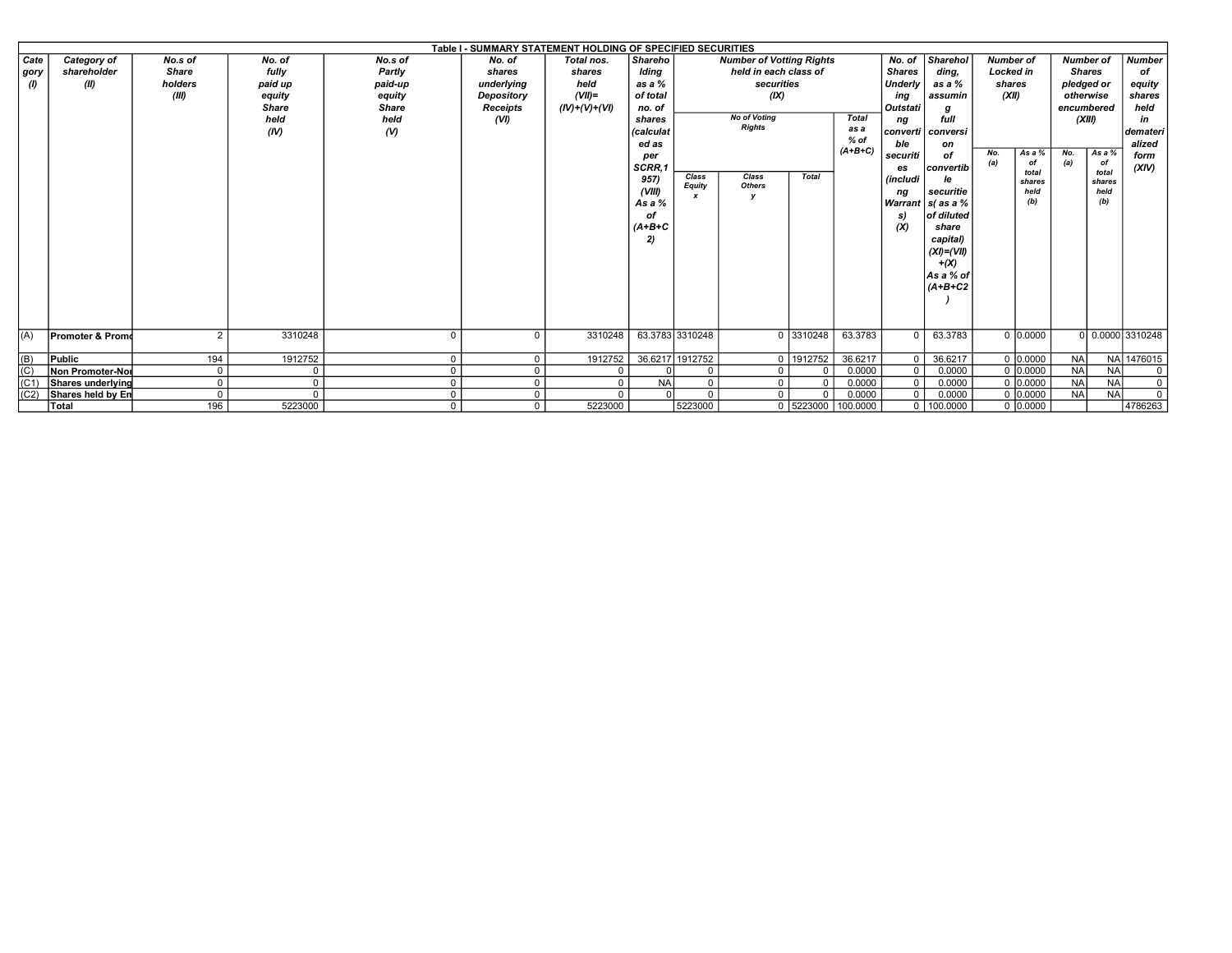|                |                                         |                                                                |                | Table II - STATEMENT SHOWING SHAREHOLDING PATTERN OF THE PROMOTER AND PROMOTER GROUP                                                                                                                           |                                           |                |                   |          |                         |                                |                   |                 |                     |                |                  |              |            |                    |                                  |
|----------------|-----------------------------------------|----------------------------------------------------------------|----------------|----------------------------------------------------------------------------------------------------------------------------------------------------------------------------------------------------------------|-------------------------------------------|----------------|-------------------|----------|-------------------------|--------------------------------|-------------------|-----------------|---------------------|----------------|------------------|--------------|------------|--------------------|----------------------------------|
|                | Category &                              | <b>PAN</b>                                                     | No of          | No of                                                                                                                                                                                                          | Partly                                    | No. of         | <b>Total</b>      | Shareho  |                         | <b>Number of Voting Rights</b> |                   |                 | No. of              | <b>Shareh</b>  | <b>Number of</b> |              |            | <b>Number of</b>   | <b>Number</b>                    |
|                | Name of the                             | (II)                                                           | <b>Share</b>   | fully                                                                                                                                                                                                          | paid-up                                   | shares         | nos.              | Iding    |                         | held in each class of          |                   |                 | <b>Shares</b>       | olding,        | <b>Locked</b> in |              |            | <b>Shares</b>      | of                               |
|                | shareholders                            |                                                                | holders        | paid up                                                                                                                                                                                                        | equity                                    | underlying     | shares            | %        |                         | securities                     |                   |                 | Underlyi            | as a %         | shares           |              |            | pledged or         | equity                           |
|                | $\boldsymbol{\theta}$                   |                                                                | (III)          | equity                                                                                                                                                                                                         | <b>Share</b>                              | Depository     | held              | calculat |                         | (IX)                           |                   |                 | ng                  | assumi         | (XII)            |              |            | otherwise          | shares                           |
|                |                                         |                                                                |                | <b>Shares</b>                                                                                                                                                                                                  | held                                      | Receipts       | $(VII)$ =         | ed as    |                         |                                |                   |                 | Outstatin           | ng             |                  |              | encumbered |                    | held                             |
|                |                                         |                                                                |                | held                                                                                                                                                                                                           | (V)                                       | (VI)           | IV)+(V)+          |          | <b>No of Voting</b>     |                                |                   | <b>Total</b>    |                     | full           |                  |              |            | (XIII)             | in                               |
|                |                                         |                                                                |                |                                                                                                                                                                                                                |                                           |                |                   | per      | <b>Rights</b>           |                                |                   | as a            | g                   |                |                  |              |            |                    |                                  |
|                |                                         |                                                                |                | (IV)                                                                                                                                                                                                           |                                           |                | (VI)              | SCRR,1   |                         |                                |                   | $%$ of          | convertib           | convers        |                  |              |            |                    | demateri                         |
|                |                                         |                                                                |                |                                                                                                                                                                                                                |                                           |                |                   | 957      |                         |                                |                   | $(A+B+C)$       | le                  | ion            |                  |              |            |                    | alized                           |
|                |                                         |                                                                |                |                                                                                                                                                                                                                |                                           |                |                   | As a %   |                         |                                |                   |                 | securitie           | of             | No.<br>(a)       | As a %<br>of | No.<br>(a) | As a % of<br>total | form                             |
|                |                                         |                                                                |                |                                                                                                                                                                                                                |                                           |                |                   | оf       |                         |                                |                   |                 | s                   | converti       |                  | total        |            | shares             | (XIV)                            |
|                |                                         |                                                                |                |                                                                                                                                                                                                                |                                           |                |                   | (A+B+C   | Class                   | Class                          | <b>Total</b>      |                 | (includin           | ble            |                  | shares       |            | held               |                                  |
|                |                                         |                                                                |                |                                                                                                                                                                                                                |                                           |                |                   | 2)       | <b>Equity</b>           | <b>Others</b>                  |                   |                 | g                   | securiti       |                  | held         |            | (b)                |                                  |
|                |                                         |                                                                |                |                                                                                                                                                                                                                |                                           |                |                   | (VIII)   |                         | у                              |                   |                 | Warrants   es( as a |                |                  | (b)          |            |                    |                                  |
|                |                                         |                                                                |                |                                                                                                                                                                                                                |                                           |                |                   |          |                         |                                |                   |                 |                     | %              |                  |              |            |                    |                                  |
|                |                                         |                                                                |                |                                                                                                                                                                                                                |                                           |                |                   |          |                         |                                |                   |                 | (X)                 | of             |                  |              |            |                    |                                  |
|                |                                         |                                                                |                |                                                                                                                                                                                                                |                                           |                |                   |          |                         |                                |                   |                 |                     | diluted        |                  |              |            |                    |                                  |
|                |                                         |                                                                |                |                                                                                                                                                                                                                |                                           |                |                   |          |                         |                                |                   |                 |                     |                |                  |              |            |                    |                                  |
|                |                                         |                                                                |                |                                                                                                                                                                                                                |                                           |                |                   |          |                         |                                |                   |                 |                     | share          |                  |              |            |                    |                                  |
|                |                                         |                                                                |                |                                                                                                                                                                                                                |                                           |                |                   |          |                         |                                |                   |                 |                     | capital)       |                  |              |            |                    |                                  |
|                |                                         |                                                                |                |                                                                                                                                                                                                                |                                           |                |                   |          |                         |                                |                   |                 |                     | $(XI) = (VII)$ |                  |              |            |                    |                                  |
|                |                                         |                                                                |                |                                                                                                                                                                                                                |                                           |                |                   |          |                         |                                |                   |                 |                     | $)+ (X)$       |                  |              |            |                    |                                  |
|                |                                         |                                                                |                |                                                                                                                                                                                                                |                                           |                |                   |          |                         |                                |                   |                 |                     | As a %         |                  |              |            |                    |                                  |
|                |                                         |                                                                |                |                                                                                                                                                                                                                |                                           |                |                   |          |                         |                                |                   |                 |                     | of             |                  |              |            |                    |                                  |
|                |                                         |                                                                |                |                                                                                                                                                                                                                |                                           |                |                   |          |                         |                                |                   |                 |                     | $(A+B+C)$      |                  |              |            |                    |                                  |
|                |                                         |                                                                |                |                                                                                                                                                                                                                |                                           |                |                   |          |                         |                                |                   |                 |                     | 2)             |                  |              |            |                    |                                  |
| $\mathbf{1}$   | Indian                                  |                                                                |                |                                                                                                                                                                                                                |                                           |                |                   |          |                         |                                |                   |                 |                     |                |                  |              |            |                    |                                  |
|                |                                         |                                                                |                |                                                                                                                                                                                                                |                                           |                |                   |          |                         |                                |                   |                 |                     |                |                  |              |            |                    |                                  |
|                | (a)  Individuals/Hindu undivided Family |                                                                |                |                                                                                                                                                                                                                |                                           |                |                   |          |                         |                                |                   |                 |                     |                |                  |              |            |                    |                                  |
|                | INDRAJIT SETH   AAXPS1383D              |                                                                | 1              | 3127428                                                                                                                                                                                                        | $\mathbf 0$                               |                | 0 3127428         | 59.8780  | 3127428                 | 0I                             | 3127428           | 59.8780         |                     | 0 59.8780      |                  | 0 0.0000     |            | 0.0000             | 3127428                          |
|                | SARVJEET SETH AFDPS4267D                |                                                                | $\mathbf{1}$   | 182820                                                                                                                                                                                                         | $\mathbf 0$                               | $\Omega$       | 182820            | 3.5003   | 182820                  | $\Omega$                       | 182820            | 3.5003          | οI                  | 3.5003         |                  | 0 0.0000     |            | 0.0000             | 182820                           |
|                | Total                                   |                                                                | 2 <sup>1</sup> | 3310248                                                                                                                                                                                                        | $\mathbf{0}$                              |                | 0 3310248         | 63.3783  | 3310248                 | 0                              |                   | 3310248 63.3783 | 01                  | 63.3783        |                  | 0   0.0000   | 0          |                    | $0.0000$ 3310248                 |
| (b)            |                                         | Central Government/State Government(s)                         |                |                                                                                                                                                                                                                |                                           |                |                   |          |                         |                                |                   |                 |                     |                |                  |              |            |                    |                                  |
|                |                                         |                                                                | $\Omega$       |                                                                                                                                                                                                                |                                           | $\Omega$       | $\Omega$          |          | ΩI                      |                                | ΩI                | 0.0000          | 0I                  | 0.0000         |                  | 0 0.0000     | $\Omega$   | 0.0000             |                                  |
|                |                                         |                                                                | $\mathbf{0}$   | 0                                                                                                                                                                                                              | $\overline{0}$<br>$\overline{\mathbf{0}}$ |                | $\Omega$          | 0.0000   | $\overline{\mathbf{0}}$ | $\Omega$<br>$\mathbf{0}$       | $\Omega$          |                 |                     |                |                  |              |            |                    | $\overline{0}$<br>$\overline{0}$ |
|                | Total                                   |                                                                |                | 0l                                                                                                                                                                                                             |                                           | 0              |                   | 0.0000   |                         |                                |                   | 0.0000          | 0                   | 0.0000         |                  | 0 0.0000     | οl         | 0.0000             |                                  |
| (c)            | <b>Financial Institutions/Banks</b>     |                                                                |                |                                                                                                                                                                                                                |                                           |                |                   |          |                         |                                |                   |                 |                     |                |                  |              |            |                    |                                  |
|                |                                         |                                                                | $\mathbf 0$    | $\Omega$                                                                                                                                                                                                       | $\mathbf 0$                               | $\Omega$       | $\Omega$          | 0.0000   |                         |                                | $\Omega$          | 0.0000          | 0I                  | 0.0000         |                  | 0 0.0000     |            | 0.0000             | $\overline{0}$                   |
|                | Total                                   |                                                                | $\mathbf{0}$   | $\Omega$                                                                                                                                                                                                       | $\mathbf{0}$                              | $\Omega$       | 0                 | 0.0000   | U                       | 0                              | 0                 | 0.0000          | 01                  | 0.0000         |                  | 0 0.0000     | οl         | 0.0000             | $\mathbf{0}$                     |
|                | Sub-Total (A)(1)                        |                                                                | $\overline{2}$ | 3310248                                                                                                                                                                                                        | $\mathbf{0}$                              |                | 0 3310248 63.3783 |          | 3310248                 |                                | 0 3310248 63.3783 |                 |                     | $0$ 63.3783    |                  | 0 0.0000     | οI         |                    | $0.0000$ 3310248                 |
| $\overline{2}$ | Foreign                                 |                                                                |                |                                                                                                                                                                                                                |                                           |                |                   |          |                         |                                |                   |                 |                     |                |                  |              |            |                    |                                  |
| (a)            |                                         | Individuals (Non-Resident Individuals/Foreign Individuals)     |                |                                                                                                                                                                                                                |                                           |                |                   |          |                         |                                |                   |                 |                     |                |                  |              |            |                    |                                  |
|                |                                         |                                                                | $\mathbf 0$    | 0l                                                                                                                                                                                                             | $\mathbf 0$                               | $\overline{0}$ | 0l                | 0.0000   | ΩI                      | $\Omega$                       | 0I                | 0.0000          | $\circ$             | 0.0000         |                  | 0   0.0000   | ΩI         | 0.0000             | $\overline{0}$                   |
|                | Total                                   |                                                                | $\mathbf{0}$   | 0                                                                                                                                                                                                              | $\mathbf{0}$                              | 0              | οl                | 0.0000   | o١                      | $\Omega$                       | 0                 | 0.0000          | οl                  | 0.0000         |                  | 0 0.0000     | οI         | 0.0000             | $\mathbf{0}$                     |
|                | (b) Government                          |                                                                |                |                                                                                                                                                                                                                |                                           |                |                   |          |                         |                                |                   |                 |                     |                |                  |              |            |                    |                                  |
|                |                                         |                                                                | $\Omega$       | 0                                                                                                                                                                                                              | $\mathbf 0$                               | $\overline{0}$ | $\Omega$          | 0.0000   | ΩI                      |                                |                   | 0.0000          | 0I                  | 0.0000         |                  | 0 0.0000     |            | 0.0000             | $\overline{0}$                   |
|                | Total                                   |                                                                | $\Omega$       | 0                                                                                                                                                                                                              | $\overline{0}$                            | 0              | $\Omega$          | 0.0000   | ٥I                      | $\mathbf{0}$                   | $\Omega$          | 0.0000          | 0                   | 0.0000         |                  | 0 0.0000     | οl         | 0.0000             | $\overline{0}$                   |
| (c)            | Institutions                            |                                                                |                |                                                                                                                                                                                                                |                                           |                |                   |          |                         |                                |                   |                 |                     |                |                  |              |            |                    |                                  |
|                |                                         |                                                                | $\mathbf 0$    | 0                                                                                                                                                                                                              | $\mathbf 0$                               | $\overline{0}$ | 0                 | 0.0000   | ΩI                      | 0                              | 0                 | 0.0000          | 0I                  | 0.0000         |                  | 0 0.0000     |            | 0.0000             | $\overline{0}$                   |
|                | Total                                   |                                                                | $\mathbf{0}$   | 0                                                                                                                                                                                                              | $\mathbf{0}$                              | 0              | 0                 | 0.0000   | 0                       | $\mathbf{0}$                   | 0                 | 0.0000          | 0                   | 0.0000         |                  | 0 0.0000     | 0          | 0.0000             | $\mathbf{0}$                     |
|                | (d) Foreign Portfolio Investor          |                                                                |                |                                                                                                                                                                                                                |                                           |                |                   |          |                         |                                |                   |                 |                     |                |                  |              |            |                    |                                  |
|                |                                         |                                                                | $\Omega$       | $\Omega$                                                                                                                                                                                                       | $\mathbf 0$                               | $\Omega$       |                   | 0.0000   |                         | $\Omega$                       |                   | 0.0000          | $\Omega$            | 0.0000         |                  | 0 0.0000     |            | 0.0000             | $\overline{0}$                   |
|                |                                         |                                                                | $\mathbf{0}$   | n                                                                                                                                                                                                              | $\mathbf{0}$                              | $\Omega$       | $\Omega$          | 0.0000   | <b>n</b>                | $\mathbf{0}$                   |                   | 0.0000          | οI                  | 0.0000         |                  | 0   0.0000   | $\Omega$   | 0.0000             |                                  |
|                | Total                                   |                                                                |                |                                                                                                                                                                                                                |                                           | U              |                   |          |                         |                                |                   |                 |                     |                |                  |              |            |                    | $\mathbf{0}$                     |
|                | Sub-Total (A)(2)                        |                                                                | 0              |                                                                                                                                                                                                                | $\mathbf{0}$                              |                |                   | 0.0000   |                         | 0                              |                   | 0.0000          | οI                  | 0.0000         |                  | 0 0.0000     | $\Omega$   | 0.0000             | $\mathbf{0}$                     |
|                | Total                                   |                                                                | $\overline{2}$ | 3310248                                                                                                                                                                                                        | $\mathbf{0}$                              |                | 0 3310248         | 63.3783  | 3310248                 | $\Omega$                       | 3310248           | 63.3783         | o۱                  | 63.3783        |                  | 0 0.0000     |            |                    | 0.0000 3310248                   |
|                | Shareholding of                         |                                                                |                |                                                                                                                                                                                                                |                                           |                |                   |          |                         |                                |                   |                 |                     |                |                  |              |            |                    |                                  |
|                | <b>Promoter and</b>                     |                                                                |                |                                                                                                                                                                                                                |                                           |                |                   |          |                         |                                |                   |                 |                     |                |                  |              |            |                    |                                  |
|                | <b>Promoter Group</b>                   |                                                                |                |                                                                                                                                                                                                                |                                           |                |                   |          |                         |                                |                   |                 |                     |                |                  |              |            |                    |                                  |
|                |                                         |                                                                |                | Details of Shares which remain unclaimed may be given hear along with details such as number of shareholders, outstanding shares held in demat/unclaimed suspense account, voting rights which are frozen etc. |                                           |                |                   |          |                         |                                |                   |                 |                     |                |                  |              |            |                    |                                  |
| Note:          |                                         |                                                                |                |                                                                                                                                                                                                                |                                           |                |                   |          |                         |                                |                   |                 |                     |                |                  |              |            |                    |                                  |
|                |                                         | (1) PAN would not be displayed on website of Stock Exchange(s) |                |                                                                                                                                                                                                                |                                           |                |                   |          |                         |                                |                   |                 |                     |                |                  |              |            |                    |                                  |

(1) PAN would not be displayed on website of Stock Exchange(s).<br>(2) The term "Encumbrance" has the same meaning as assigned under regulation 28(3) of SEBI (Substantial Acquisition of Shares and Takeovers) Regulations, 2011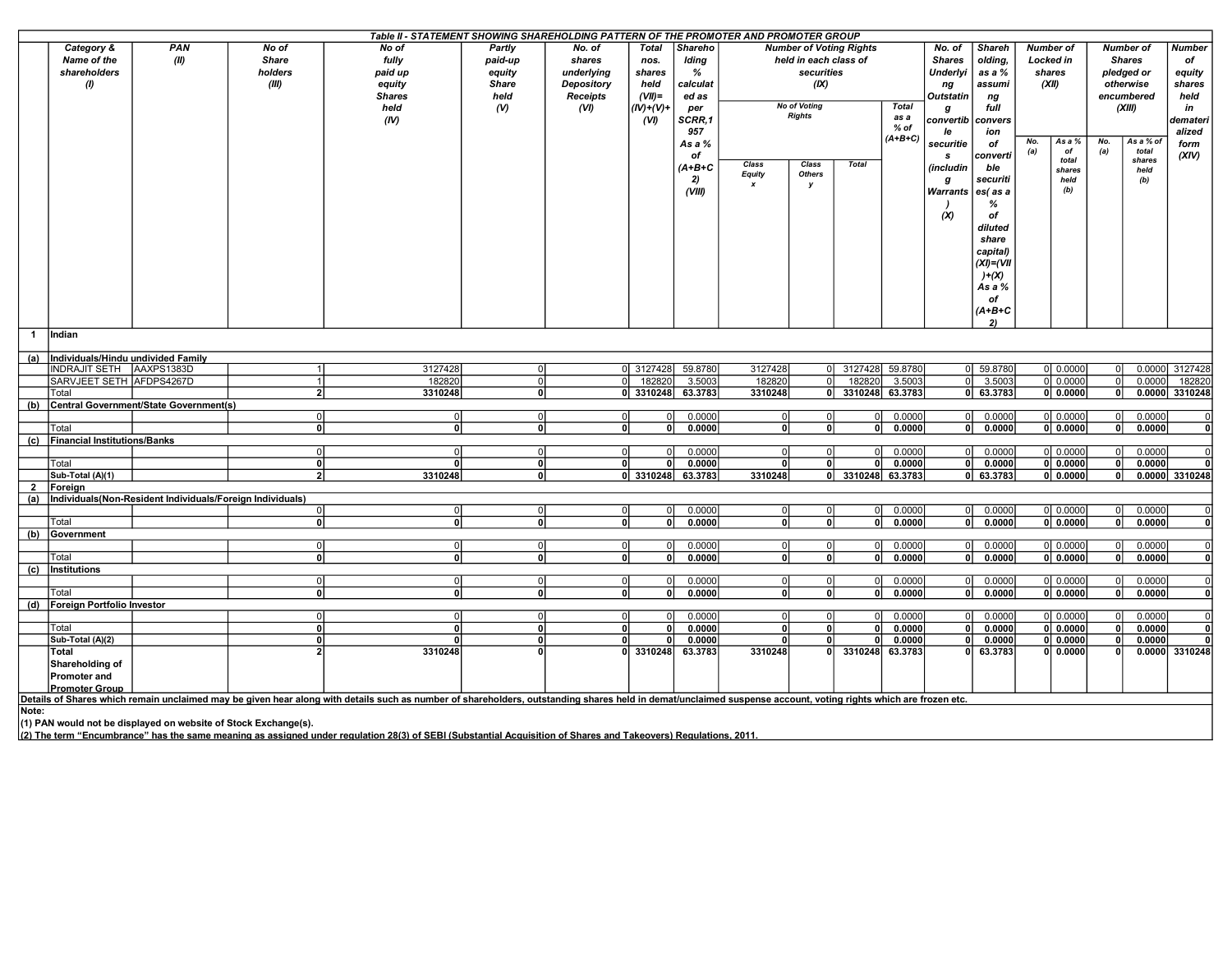|                |                                                            |                                            |              |              | Table III - STATEMENT SHOWING SHAREHOLDING PATTERN OF THE PUBLIC SHAREHOLDER |                   |              |          |                                      |                       |                                |                       |                 |                            |                  |                       |             |                  |                         |        |       |
|----------------|------------------------------------------------------------|--------------------------------------------|--------------|--------------|------------------------------------------------------------------------------|-------------------|--------------|----------|--------------------------------------|-----------------------|--------------------------------|-----------------------|-----------------|----------------------------|------------------|-----------------------|-------------|------------------|-------------------------|--------|-------|
|                | Category &                                                 | <b>PAN</b>                                 | No.s of      | No. of       | Partly                                                                       | No.s of           | Total        | Shareho  |                                      |                       | <b>Number of Voting Rights</b> |                       | No. of          | Total                      | <b>Number of</b> |                       |             | <b>Number of</b> | <b>Number</b>           |        |       |
|                | Name of the                                                | (II)                                       | <b>Share</b> | fully        | paid-up                                                                      | shares            | nos.         | Iding    |                                      | held in each class of |                                |                       | <b>Shares</b>   | <b>Shareh</b>              | Locked in        |                       |             | <b>Shares</b>    | of                      |        |       |
|                | shareholders                                               |                                            | holders      | paid up      | equity                                                                       | underlvina        | shares       | %        |                                      | securities            |                                |                       | <b>Underlyi</b> | olding,                    | shares           |                       |             | pledged or       | equity                  |        |       |
|                | $\boldsymbol{\theta}$                                      |                                            | (III)        | equity       | <b>Share</b>                                                                 | <b>Depository</b> | held         | calculat |                                      | (IX)                  |                                |                       | ng              | as a %                     | (XII)            |                       |             | otherwise        | shares                  |        |       |
|                |                                                            |                                            |              | <b>Share</b> | held                                                                         | Receipts          | $(VII)$ =    | ed as    |                                      |                       |                                |                       |                 | <b>Outstatin</b><br>assumi |                  |                       |             | encumbered       | held                    |        |       |
|                |                                                            |                                            |              | held         | (V)                                                                          | (VI)              | $(IV)+(V)+$  | per      | <b>No of Voting</b><br><b>Rights</b> |                       | <b>Total</b>                   | g                     | ng              |                            |                  |                       | (XIII)      | in               |                         |        |       |
|                |                                                            |                                            |              | (IV)         |                                                                              |                   | (VI)         | SCRR,1   |                                      |                       |                                | as a<br>% of          | convertib       | full                       |                  |                       |             |                  | demateri                |        |       |
|                |                                                            |                                            |              |              |                                                                              |                   |              | 957)     |                                      |                       |                                | Total                 | le              | convers                    | No.              |                       |             | As a % of        | alized                  |        |       |
|                |                                                            |                                            |              |              |                                                                              |                   |              | As a %   |                                      |                       |                                | <b>Voting</b>         | securitie       | ion                        | (a)              | As a %<br>of          | No.<br>(Not | total            | form                    |        |       |
|                |                                                            |                                            |              |              |                                                                              |                   |              | of       |                                      |                       |                                | <b>Class</b><br>Class |                 | <b>Rights</b>              | -S               | of                    |             | total            | pplicab                 | shares | (XIV) |
|                |                                                            |                                            |              |              |                                                                              |                   |              | $(A+B+C$ | <b>Equity</b>                        | <b>Others</b>         | <b>Total</b>                   |                       | (includin       | converti                   |                  | shares                | le)         | held             |                         |        |       |
|                |                                                            |                                            |              |              |                                                                              |                   |              | 2)       |                                      | v                     |                                |                       | g               | ble                        |                  | held                  | (a)         | (b)              |                         |        |       |
|                |                                                            |                                            |              |              |                                                                              |                   |              | (VIII)   |                                      |                       |                                |                       | Warrants        | securiti                   |                  | (b)                   |             |                  |                         |        |       |
|                |                                                            |                                            |              |              |                                                                              |                   |              |          |                                      |                       |                                |                       |                 | es(as a                    |                  |                       |             |                  |                         |        |       |
|                |                                                            |                                            |              |              |                                                                              |                   |              |          |                                      |                       |                                |                       | (X)             | percent                    |                  |                       |             |                  |                         |        |       |
|                |                                                            |                                            |              |              |                                                                              |                   |              |          |                                      |                       |                                |                       |                 | age                        |                  |                       |             |                  |                         |        |       |
|                |                                                            |                                            |              |              |                                                                              |                   |              |          |                                      |                       |                                |                       |                 | of                         |                  |                       |             |                  |                         |        |       |
|                |                                                            |                                            |              |              |                                                                              |                   |              |          |                                      |                       |                                |                       |                 | diluted                    |                  |                       |             |                  |                         |        |       |
|                |                                                            |                                            |              |              |                                                                              |                   |              |          |                                      |                       |                                |                       |                 | share                      |                  |                       |             |                  |                         |        |       |
|                |                                                            |                                            |              |              |                                                                              |                   |              |          |                                      |                       |                                |                       |                 | capital)                   |                  |                       |             |                  |                         |        |       |
|                |                                                            |                                            |              |              |                                                                              |                   |              |          |                                      |                       |                                |                       |                 | $(XI) = (VII)$             |                  |                       |             |                  |                         |        |       |
|                |                                                            |                                            |              |              |                                                                              |                   |              |          |                                      |                       |                                |                       |                 | $)+(X)$                    |                  |                       |             |                  |                         |        |       |
|                |                                                            |                                            |              |              |                                                                              |                   |              |          |                                      |                       |                                |                       |                 | As a %                     |                  |                       |             |                  |                         |        |       |
|                |                                                            |                                            |              |              |                                                                              |                   |              |          |                                      |                       |                                |                       |                 | of<br>$(A+B+C$             |                  |                       |             |                  |                         |        |       |
|                |                                                            |                                            |              |              |                                                                              |                   |              |          |                                      |                       |                                |                       |                 |                            |                  |                       |             |                  |                         |        |       |
|                |                                                            |                                            |              |              |                                                                              |                   |              |          |                                      |                       |                                |                       |                 | 2)                         |                  |                       |             |                  |                         |        |       |
| $\mathbf{1}$   | Institutions                                               |                                            |              |              |                                                                              |                   |              |          |                                      |                       |                                |                       |                 |                            |                  |                       |             |                  |                         |        |       |
|                | (a) Mutual Funds                                           |                                            | $\Omega$     | 0            | 0                                                                            | ΩI                | οl           | 0.0000   | ΩI                                   | $\mathbf{0}$          | $\mathbf{0}$                   | 0.0000                | οl              | 0.0000                     |                  | 0 <sub>1</sub> 0.0000 | <b>NA</b>   | <b>NA</b>        | 0                       |        |       |
|                | (b) Venture Capital Funds                                  |                                            | $\Omega$     | 0            | 0                                                                            | οI                | 0            | 0.0000   | ΩI                                   | $\Omega$              | $\Omega$                       | 0.0000                | 0l              | 0.0000                     |                  | 0 0.0000              | <b>NA</b>   | <b>NA</b>        | $\mathbf{0}$            |        |       |
|                | (c) Alternate Investment Funds                             |                                            | $\Omega$     | 0            | 0                                                                            | οl                | 0            | 0.0000   | οl                                   | 0                     | $\Omega$                       | 0.0000                | n١              | 0.0000                     |                  | 0 0.0000              | <b>NA</b>   | <b>NA</b>        | $\mathbf{0}$            |        |       |
| (d)            | Foreign Venture Capital Investors                          |                                            | $\Omega$     | $\Omega$     | $\mathbf{0}$                                                                 | $\Omega$          | $\Omega$     | 0.0000   | ΩI                                   | $\Omega$              |                                | 0.0000                |                 | 0.0000                     |                  | 0 0.0000              | <b>NA</b>   | <b>NA</b>        | $\overline{\mathbf{0}}$ |        |       |
| (e)            | Foreign Portfolio Investors                                |                                            | $\Omega$     |              | ٥l                                                                           | οl                | $\Omega$     | 0.0000   |                                      | 0                     |                                | 0.0000                |                 | 0.0000                     |                  | 0 0.0000              | <b>NA</b>   | <b>NA</b>        | 0                       |        |       |
| (f)            | <b>Financial Institution/Banks</b>                         |                                            |              | 41016        | 0                                                                            | 0                 | 41016        | 0.7853   | 41016                                | 0                     | 41016                          | 0.7853                |                 | 0.7853                     |                  | 0 0.0000              | <b>NA</b>   | <b>NA</b>        | 41016                   |        |       |
| (g)            | <b>Insurance Companies</b>                                 |                                            | $\Omega$     | $\Omega$     | 0                                                                            | 0                 | $\Omega$     | 0.0000   |                                      | $\mathbf{0}$          |                                | 0.0000                | n١              | 0.0000                     |                  | 0 0.0000              | <b>NA</b>   | <b>NA</b>        | $\mathbf{0}$            |        |       |
| (h)            | <b>Provident Funds/ Pension Funds</b>                      |                                            | $\Omega$     | $\mathbf{r}$ | 0                                                                            | 0                 | $\Omega$     | 0.0000   |                                      | $\overline{0}$        |                                | 0.0000                | ΩI              | 0.0000                     |                  | 0 0.0000              | <b>NA</b>   | <b>NA</b>        | $\bullet$               |        |       |
| $\overline{2}$ | <b>SUB TOTAL</b>                                           |                                            | 1            | 41016        | 0                                                                            | 0                 | 41016        | 0.7853   | 41016                                | 0                     | 41016                          | 0.7853                | 0               | 0.7853                     |                  | 0 0.0000              | <b>NA</b>   | <b>NA</b>        | 41016                   |        |       |
|                | Central / State government(s)<br>Central Government/ State |                                            | n            | 0            | 0                                                                            | $\mathbf{0}$      | $\Omega$     | 0.0000   | 0                                    | $\Omega$              |                                | 0.0000                | 0l              | 0.0000                     |                  | 0 0.0000              | <b>NA</b>   | <b>NA</b>        | $\mathbf{0}$            |        |       |
| (a)            | Government(s)/President of India                           |                                            |              |              |                                                                              |                   |              |          |                                      |                       |                                |                       |                 |                            |                  |                       |             |                  |                         |        |       |
|                | <b>SUB TOTAL</b>                                           |                                            | 0            | 0            | 0                                                                            | 0                 | $\mathbf{0}$ | 0.0000   | 0                                    |                       | $\mathbf{0}$                   | 0.0000                | 0 I             | 0.0000                     |                  | 0 0.0000              | <b>NA</b>   | <b>NA</b>        | $\mathbf{0}$            |        |       |
| - 3            | <b>Non-institutions</b>                                    |                                            |              |              |                                                                              |                   |              |          |                                      |                       |                                |                       |                 |                            |                  |                       |             |                  |                         |        |       |
| (a.1)          |                                                            | Individuals - i. Individual shareholders   | 175          | 496653       | 0                                                                            | 0                 | 496653       | 9.5090   | 496653                               |                       | 496653                         | 9.5090                |                 | οl<br>9.5090               |                  | 0 0.0000              | NA          | <b>NA</b>        | 220957                  |        |       |
|                |                                                            | holding nominal share capital up to Rs.    |              |              |                                                                              |                   |              |          |                                      |                       |                                |                       |                 |                            |                  |                       |             |                  |                         |        |       |
|                | 2 lakhs.                                                   |                                            |              |              |                                                                              |                   |              |          |                                      |                       |                                |                       |                 |                            |                  |                       |             |                  |                         |        |       |
|                | (a.2)  INDIVIDUAL - ii. Individual                         |                                            | 13           | 1241844      | 0                                                                            |                   | 0 1241844    | 23.7765  | 1241844                              | $\Omega$              | 1241844                        | 23.7765               |                 | 0 23.7765                  |                  | 0   0.0000            | <b>NA</b>   |                  | NA 1111788              |        |       |
|                | shareholders holding nominal share                         |                                            |              |              |                                                                              |                   |              |          |                                      |                       |                                |                       |                 |                            |                  |                       |             |                  |                         |        |       |
|                | capital in excess of Rs. 2 lakhs.                          |                                            |              |              |                                                                              |                   |              |          |                                      |                       |                                |                       |                 |                            |                  |                       |             |                  |                         |        |       |
|                | <b>GEETANJALI</b>                                          | AESPG3653H                                 |              | 57864        | 0l                                                                           | $\Omega$          | 57864        | 1.1079   | 57864                                | $\Omega$              | 57864                          | 1.1079                | $\Omega$        | 1.1079                     |                  | 0 0.0000              | <b>NA</b>   | <b>NA</b>        | 57864                   |        |       |
|                | <b>KAVITA</b>                                              | AANPK1137F                                 |              | 127200       | $\Omega$                                                                     |                   | 127200       | 2.4354   | 127200                               | $\overline{0}$        | 127200                         | 2.4354                | 0I              | 2.4354                     |                  | $0$ 0.0000            | <b>NA</b>   | <b>NA</b>        | 127200                  |        |       |
|                | <b>VIJAY KRISHAN</b>                                       | AEFPS4555R                                 |              | 192048       | 0l                                                                           | $\Omega$          | 192048       | 3.6770   | 192048                               | $\overline{0}$        | 192048                         | 3.6770                |                 | 3.6770                     |                  | 0 0.0000              | <b>NA</b>   | <b>NA</b>        | 192048                  |        |       |
|                | <b>VIJAY KUMAR</b>                                         | AAAPG5610L                                 |              | 587724       | 0l                                                                           | $\overline{0}$    | 587724       | 11.2526  | 587724                               | $\Omega$              | 587724                         | 11.2526               | $\Omega$        | 11.2526                    |                  | 0 0.0000              | <b>NA</b>   | <b>NA</b>        | 587724                  |        |       |
| (b)            | <b>NBFCs registered with RBI</b>                           |                                            | $\Omega$     | $\Omega$     | 0                                                                            | $\Omega$          |              | 0.0000   |                                      | $\Omega$              |                                | 0.0000                |                 | 0.0000                     |                  | 0   0.0000            | <b>NA</b>   | <b>NA</b>        | $\mathbf{0}$            |        |       |
| (c)            | <b>Emplovee Trusts</b>                                     |                                            | $\Omega$     | $\Omega$     | 0                                                                            | οl                | $\Omega$     | 0.0000   |                                      | $\Omega$              |                                | 0.0000                |                 | 0.0000                     |                  | 0 <sub>1</sub> 0.0000 | <b>NA</b>   | <b>NA</b>        | $\mathbf{0}$            |        |       |
| (d)            |                                                            | <b>Overseas Depositories (holding DRs)</b> | O            | $\Omega$     | 0                                                                            | $\Omega$          | $\Omega$     | 0.0000   | n                                    | $\mathbf{0}$          |                                | 0.0000                |                 | 0.0000                     |                  | 0 0.0000              | <b>NA</b>   | <b>NA</b>        | $\mathbf{0}$            |        |       |
|                | (balancing figure)                                         |                                            |              |              |                                                                              |                   |              |          |                                      |                       |                                |                       |                 |                            |                  |                       |             |                  |                         |        |       |
| (e)            | Any Other(BODIES CORPORATE)                                |                                            |              | 33999        | $\mathbf{0}$                                                                 |                   | 33999        | 0.6509   | 33999                                |                       | 33999                          | 0.6509                | n.              | 0.6509                     |                  | 0 0.0000              | <b>NA</b>   | <b>NA</b>        | 3014                    |        |       |
|                | (e) Any Other(IEPF)                                        |                                            |              | 99240        | ٥l                                                                           | οl                | 99240        | 1.9001   | 99240                                | $\mathbf{0}$          | 99240                          | 1.9001                | ΩI              | 1.9001                     |                  | 0   0.0000            | <b>NA</b>   | <b>NA</b>        | 99240                   |        |       |
|                | <b>INVESTOR</b>                                            | ----------                                 |              | 99240        | 0                                                                            | <sup>0</sup>      | 99240        | 1.9001   | 99240                                | $\mathbf 0$           | 99240                          | 1.9001                | $\cap$          | 1.9001                     |                  | 0   0.0000            | <b>NA</b>   | <b>NA</b>        | 99240                   |        |       |
|                | <b>SUB TOTAL</b>                                           |                                            | 193          | 1871736      | 0 <br>$\mathbf{0}$                                                           |                   | 0 1871736    | 35.8364  | 1871736                              | $\Omega$              | 1871736                        | 35.8364               | n١<br>ΩI        | 35.8364                    |                  | 0   0.0000            | <b>NA</b>   | <b>NA</b>        | 1434999                 |        |       |
|                | <b>Total Public</b>                                        |                                            | 194          | 1912752      |                                                                              |                   | 0 1912752    | 36.6217  | 1912752                              |                       | 1912752                        | 36.6217               |                 | 36.6217                    |                  | 0 0.0000              | <b>NA</b>   | <b>NA</b>        | 1476015                 |        |       |
|                | Shareholding (B)                                           |                                            |              |              |                                                                              |                   |              |          |                                      |                       |                                |                       |                 |                            |                  |                       |             |                  |                         |        |       |
|                |                                                            |                                            |              |              |                                                                              |                   |              |          |                                      |                       |                                |                       |                 |                            |                  |                       |             |                  |                         |        |       |

Details of the shareholders acting as persons in Concert including their Shareholding (No. and %): 0<br>Details of Shares which remain unclaimed may be given hear along with details such as number of shareholders, outstanding Note:

(1) PAN would not be displayed on website of Stock Exchange(s). (2) The above format needs to be disclosed along with the name of following persons:

Institutions/Non Institutions holding more than 1% of total number of shares.